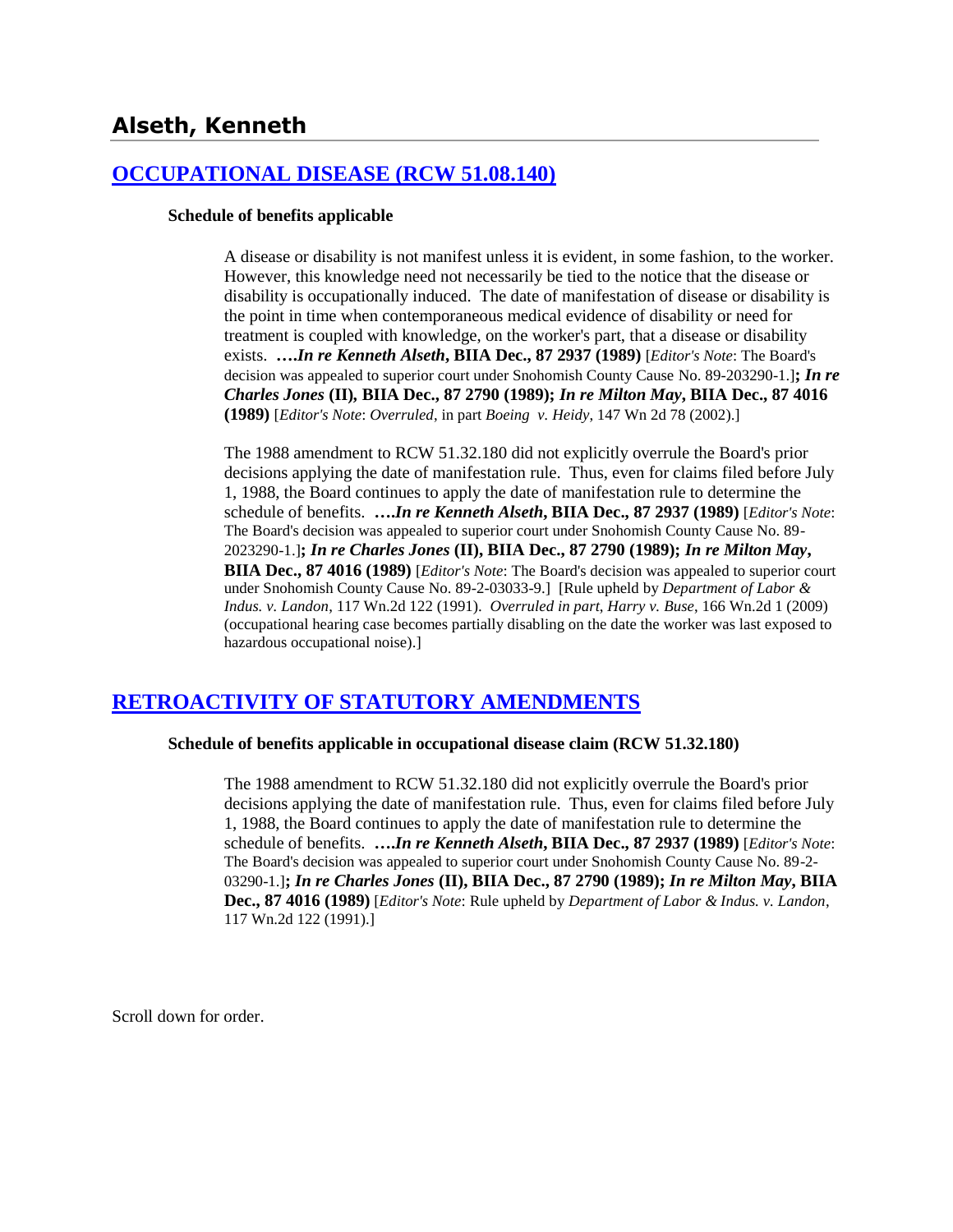### **BEFORE THE BOARD OF INDUSTRIAL INSURANCE APPEALS STATE OF WASHINGTON**

**)**

**IN RE: KENNETH R. ALSETH ) DOCKET NO. 87 2937**

**CLAIM NO. K-511035 ) DECISION AND ORDER**

APPEARANCES:

Claimant, Kenneth R. Alseth, by William H. Taylor and Richard R. Roth

Self-Insured Employer, Weyerhaeuser Company, by Roberts, Reinisch & Klor (withdrawn), and by Kathryn D. Fewell

Department of Labor and Industries, by The Attorney General, per Ann Silvernale, Assistant, and Laurel Anderson, Paralegal

This is an appeal filed by the claimant, Kenneth R. Alseth, on August 17, 1987 from an order of the Department of Labor and Industries dated May 28, 1987 which modified an April 27, 1987 order from final to interlocutory, determined that Claim S-784315 is the responsibility of the state fund, noted that the claim had been assigned a new claim number, K-511035, and closed the claim with a permanent partial disability award equal to 21.88% of complete loss of hearing in both ears as awarded under the April 27, 1987 order. **REVERSED AND REMANDED**.

# **DECISION**

Pursuant to RCW 51.52.104 and RCW 51.52.106, this matter is before the Board for review and decision on a timely Petition for Review filed by the Department of Labor and Industries to a Proposed Decision and Order issued on September 23, 1988 in which the order of the Department dated May 28, 1987 was reversed and the claim remanded to the Department to issue an order assigning Claim No. S-784315 a new claim number, that of K-511035, and closing the claim with a permanent partial disability award equal to 21.88% of complete loss of hearing in both ears with that permanent partial disability award to be paid based on the benefit schedule in existence during October 1984.

The Board has reviewed the evidentiary rulings in the record of proceedings and finds that no prejudicial error was committed and said rulings are hereby affirmed. We also agree with our Industrial Appeals Judge's determination that this appeal was timely filed and that we have jurisdiction to decide the merits of the issue raised by the notice of appeal.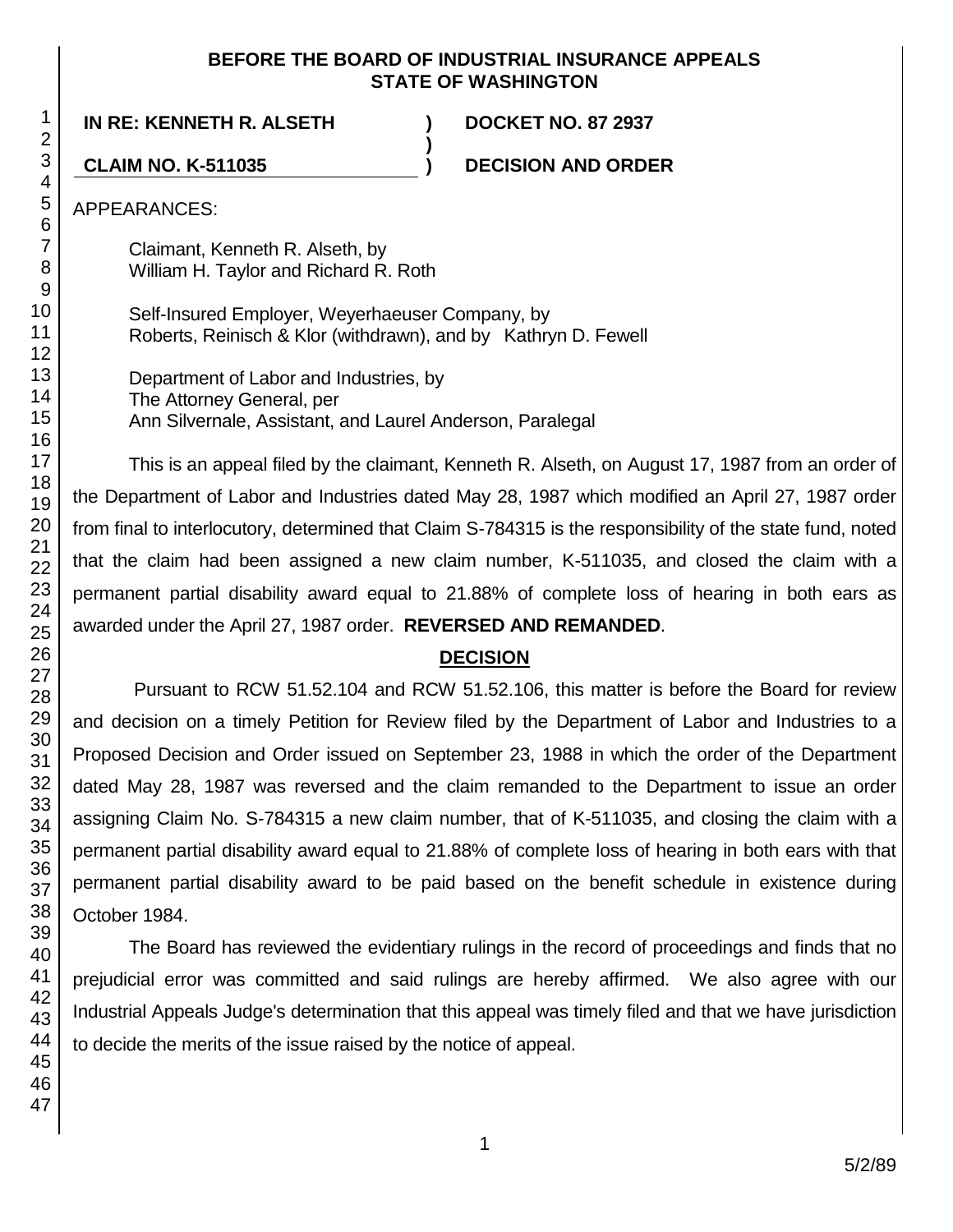The issue in this appeal concerns the schedule of benefits applicable to Mr. Alseth's award for noise-induced hearing loss. Our Industrial Appeals Judge concluded that the schedule in effect at the time Mr. Alseth's disability became "manifest" should control. He determined that Mr. Alseth's disability first manifested itself when he sought treatment for his hearing loss in October 1984. We hold that in an occupational disease claim for a noise-induced hearing loss any award for permanent partial disability should be paid according to the schedule in effect at the time the worker's disability became manifest. We agree with our Industrial Appeals Judge's determination that Mr. Alseth's disability resulting from occupational noise exposure became manifest in October 1984, when he first sought treatment for his hearing loss.

The claimant, Kenneth R. Alseth, has worked for Weyerhaeuser Company as a puller for 23 years. During that time he was exposed to a high level of noise. In October 1984 Mr. Alseth was examined by Dr. Lynch and was told that he suffered a permanent hearing loss due to noise exposure at work. At that time he filed a claim with Weyerhaeuser and the Department.

The parties stipulated that Weyerhaeuser Company became a self- insured employer on January 1, 1972. The parties further stipulated that Mr. Alseth underwent an audiometric evaluation on October 14, 1971 and that since that time, based on comparison to an exam given on September 16, 1985, there has been a 1.5% increase in the handicapped score in the right ear and a .4% decrease in the handicapped score in the left ear, resulting in a 1.1% binaural increase in the handicapped score.

The only medical testimony presented in this appeal was that of Dr. Richard L. Voorhees. Dr. Voorhees is certified by the American Academy of Otolaryngology and Head and Neck Surgery. He specializes in otology, which concerns diseases of the ear. Dr. Voorhees compared the results of the audiometric tests given in 1971 and 1985. Because of an intervening change in rating standards and because some of the changes noted were within a category of "test-retest variability" he did not believe the 1.1% binaural increase was statistically significant. Dr. Voorhees characterized noise-induced hearing loss as a series of repetitive injuries rather than a traditional disease process. He explained that permanent hearing loss occurs during the exposure itself and not afterward, and that any permanent change in ability to hear should therefore be detectable at a time contemporaneous to the exposure. In his opinion the entirety of Mr. Alseth's hearing loss due to noise exposure at work occurred prior to October 1971.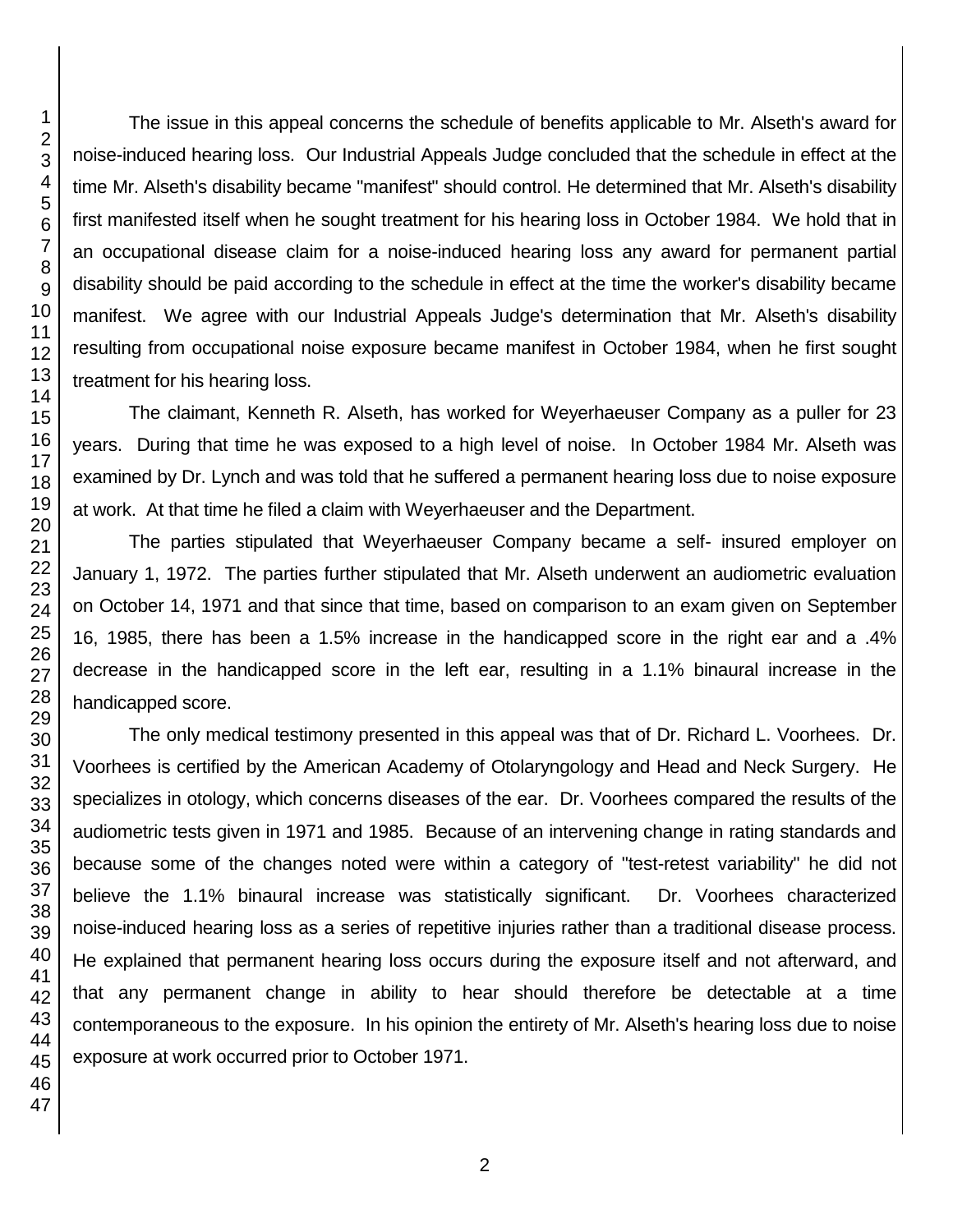No testimony was presented concerning the extent of Mr. Alseth's noise-induced hearing loss. The parties apparently concede, and the Board will therefore conclude, that the extent of Mr. Alseth's loss is 21.88% of complete loss of hearing in both ears, the percentage upon which the Department based its award in the order under appeal.

Based upon the testimony of Dr. Voorhees that all of Mr. Alseth's hearing loss occurred prior to the October 14, 1971 audiogram, it is uncontroverted that Mr. Alseth's "last injurious exposure" would have been no later than 1971. In its Petition for Review the Department maintains that Mr. Alseth's disability award should be based upon the benefit schedule in effect on the date of last injurious exposure. Its argument is premised on 1988 legislative changes to RCW 51.32.180. As amended by Laws of 1988, ch. 161, § 5, that statute now reads in part:

> . . . For claims filed on or after July 1, 1988, the rate of compensation for occupational diseases shall be established as of the date the disease requires medical treatment or becomes totally or partially disabling, whichever occurs first, and without regard to the date of filing the claim.

The Department argues that the legislative adoption of what is essentially a "date of manifestation" rule cannot be applied to this claim since the Legislature expressly provided that the amendment would only apply to "claims filed on or after July 1, 1988." According to the Department, the last injurious exposure rule should apply to this claim, which was filed in 1984. We disagree.

Where a claim is based on an industrial injury the law is well settled that the applicable schedule of benefits is determined by the law in effect on the date of injury. Ashenbrenner v. Department of Labor and Industries, 62 Wn.2d 22 (1963). Unfortunately, there are no reported Washington appellate court decisions which specifically resolve the issue of the applicable schedule of benefits in a claim for occupational disease. Prior to the 1988 amendments, the Legislature had also been silent as to the schedule to be applied in such cases. The only statutory guidance on the issue was contained in RCW 51.16.040 and RCW 51.32.180.

RCW 51.16.040 provides:

The compensation and benefits provided for occupational diseases shall be paid and in the same manner as compensation and benefits for injuries under this title.

RCW 51.32.180 (as last amended by Laws of 1977, 1st ex. sess., ch. 350, § 53) provided:

Every worker who suffers disability from an occupational disease in the course of employment under the mandatory or elective adoption provisions of this title, or his or her family and dependents in case of death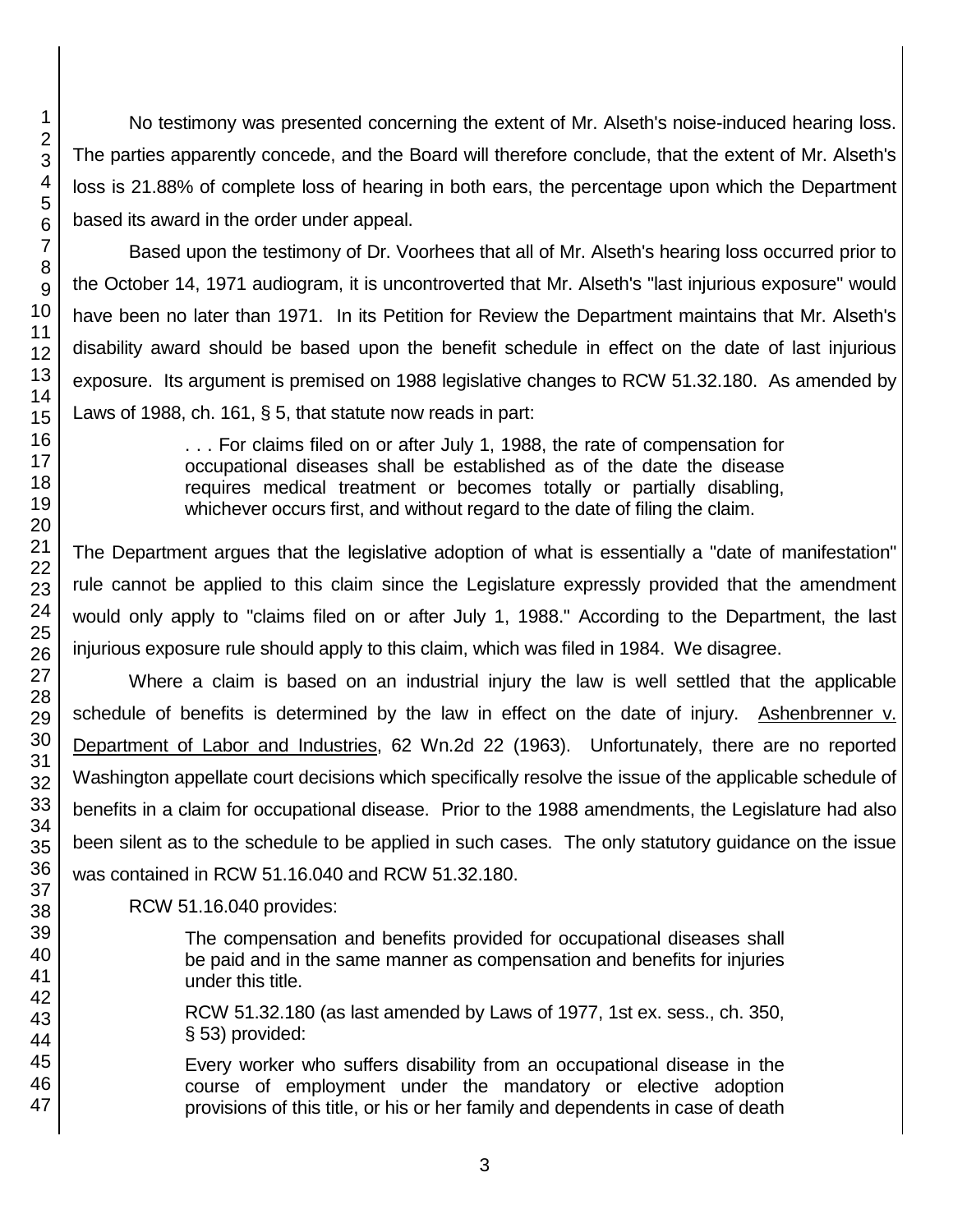of the worker from such disease or infection, shall receive the same compensation benefits and medical, surgical and hospital care and treatment as would be paid and provided for a worker injured or killed in employment under this title: Provided, however, that this section and RCW 51.16.040 shall not apply where the last exposure to the hazards of the disease or infection occurred prior to January 1, 1937.

These two statutory provisions express a clear legislative intent that benefits in occupational disease claims be computed in the same manner as in claims for industrial injuries. The difficulty, of course, is that an injury and an occupational disease are completely different in kind. An injury is a result of a single traumatic event, while an occupational disease is a result of a series of events or a continued exposure over a prolonged period of time. The question, then, is what constitutes the date of "injury" in a claim for occupational disease?

In the case of In re Eugene Dana, Dckt. No. 59,588 (February 25, 1982), the Board was presented with the issue of the schedule to be applied in calculating the time-loss compensation of a worker suffering from asbestosis. The worker had last been employed in an environment where he was exposed to asbestos fibers in 1968. In October 1976 he had developed significant symptoms and findings involving his lungs and a diagnosis of asbestosis was made. He filed a claim for benefits in 1977, and benefits were originally paid based on schedules in effect in 1977. Thereafter, the Department issued an order finding that benefits should have been paid according to the 1968 schedule and assessed an overpayment. The issue presented to the Board was whether time-loss compensation should have been paid at the rates in effect on the date of last exposure (1968) or the date the condition became disabling (fiscal year 1977).

In Dana, the Board majority noted that RCW 51.32.180 excluded coverage of occupational disease claims where the last exposure occurred prior to January 1, 1937. According to the majority, this language evidenced a legislative intent to make the date of last exposure the date of "injury" for the purpose of determining the extent of allowable benefits. The majority also noted that, under the common law, a cause of action against an employer based on contraction of a disease accrued on the date of last exposure. Calhoun v. Washington Veneer Company, 170 Wash. 152 (1932); Grant v. Fisher Flouring Mills Company, 181 Wash. 576 (1935).

Two court decisions were discussed in Dana. In Henson v. Department of Labor and Industries, 15 Wn.2d 384 (1942) the worker had not filed his claim for benefits within one year following the date of last exposure. The issue was whether a worker claiming an occupational disease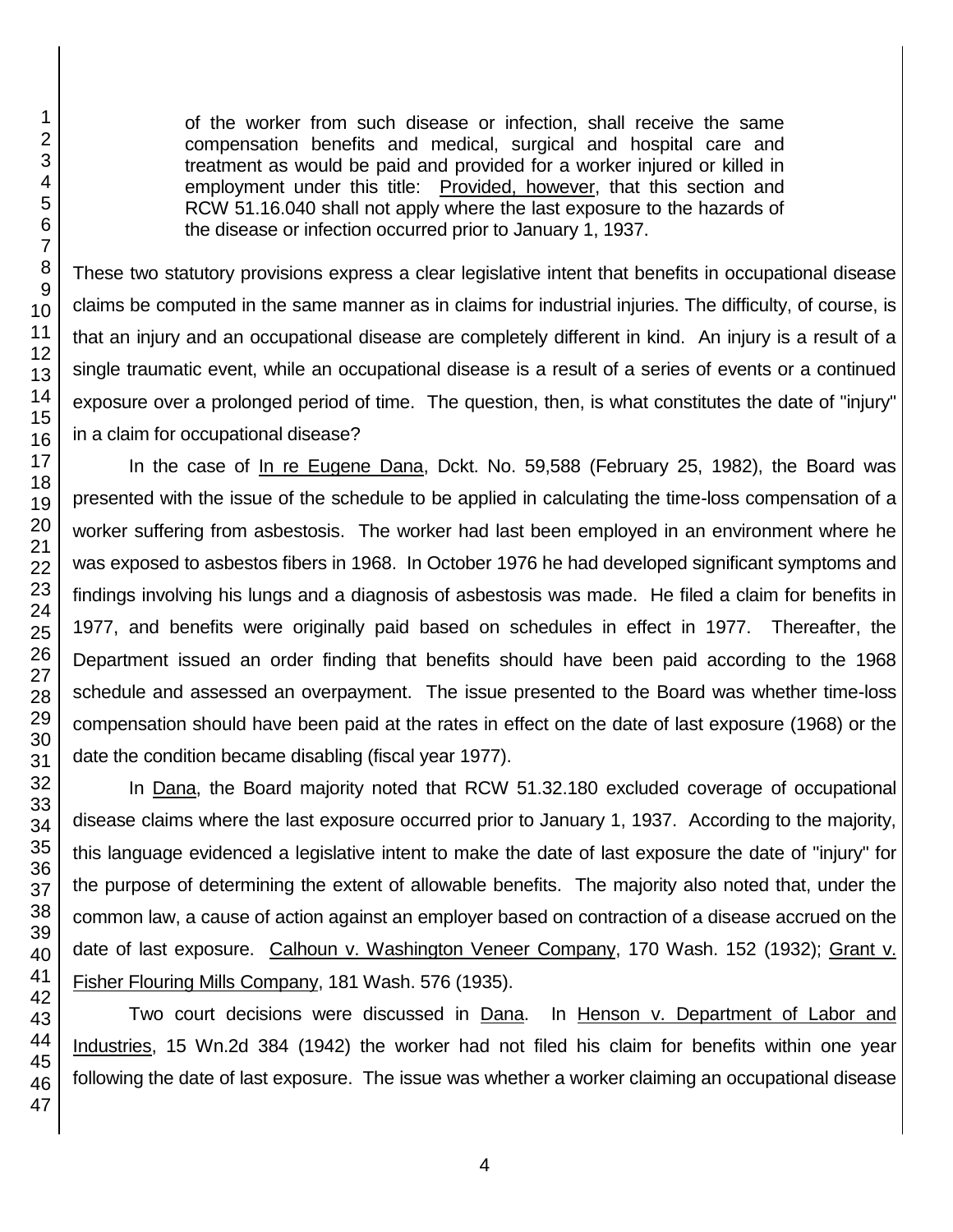was subject to the one year statute of limitations applicable to claims for industrial injuries. The court specifically refused to follow the common law rule that a claim for disease accrued on the date of last exposure and held that there was no statute of limitations governing the time within which a claim for occupational disease must be filed. (Henson was decided prior to the enactment of RCW 51.28.055, which established time limitations for the filing of claims for occupational disease). Dicta in Henson suggested that the date of disability constituted the date of injury in an occupational disease claim.

In Plese v. Department of Labor and Industries, 28 Wn.2d 730 (1947) the worker had developed silicosis as a result of working in a coal mine. His last exposure was on November 7, 1941. Legislation had been passed which increased the compensation levels effective December 3, 1942. The worker maintained that he first became disabled from his disease some time after December 3, 1942, and was therefore entitled to benefits at the higher rate. The court specifically avoided the issue of whether the date of disability was the date of injury by holding that the worker had become disabled before the new schedule came into effect. The **Plese** court also specifically limited the holding in Henson to the procedural question of whether the one year statute of limitations for injury claims was applicable to claims for occupational disease. The court noted that Henson "very carefully avoided saying that the date of disability was the date of injury,  $\dots$ " Plese, at 731-738.

In Dana, the Board majority agreed with the court in Plese that Henson did not support the proposition that the date of disability in an occupational disease case is the date of injury for the purpose of determining the appropriate schedule of benefits. Citing J. H. Lynch, Digest of Leading Washington Cases on Workmen's Compensation Law, 357 (1979), the Board majority then held that the compensation schedule in effect on the date of last injurious exposure should be applied.<sup>1</sup> In Dana the Board majority concluded that:

> . . . if the employment, the accumulation of exposures, is the "event" or happening on which compensability depends, then the date of last injurious exposure is most comparable to date of "injury" for the purpose of determining the level and extent of the compensation.

Dana, at 5.

l

<sup>&</sup>lt;sup>1</sup> The former chairman of this Board, J. Harris Lynch, had commented on the Plese case in the original publication of the Digest, at 356- 357. He observed that for the purpose of determining the time of "injury" for computing the appropriate amount of benefits, "the date of last exposure would seem to be just as logical and a much easier test to apply. . . ." These same comments are contained in the January 1986 update of the Digest of Washington Cases on Workers' Compensation Law, Volume 1, p. 525.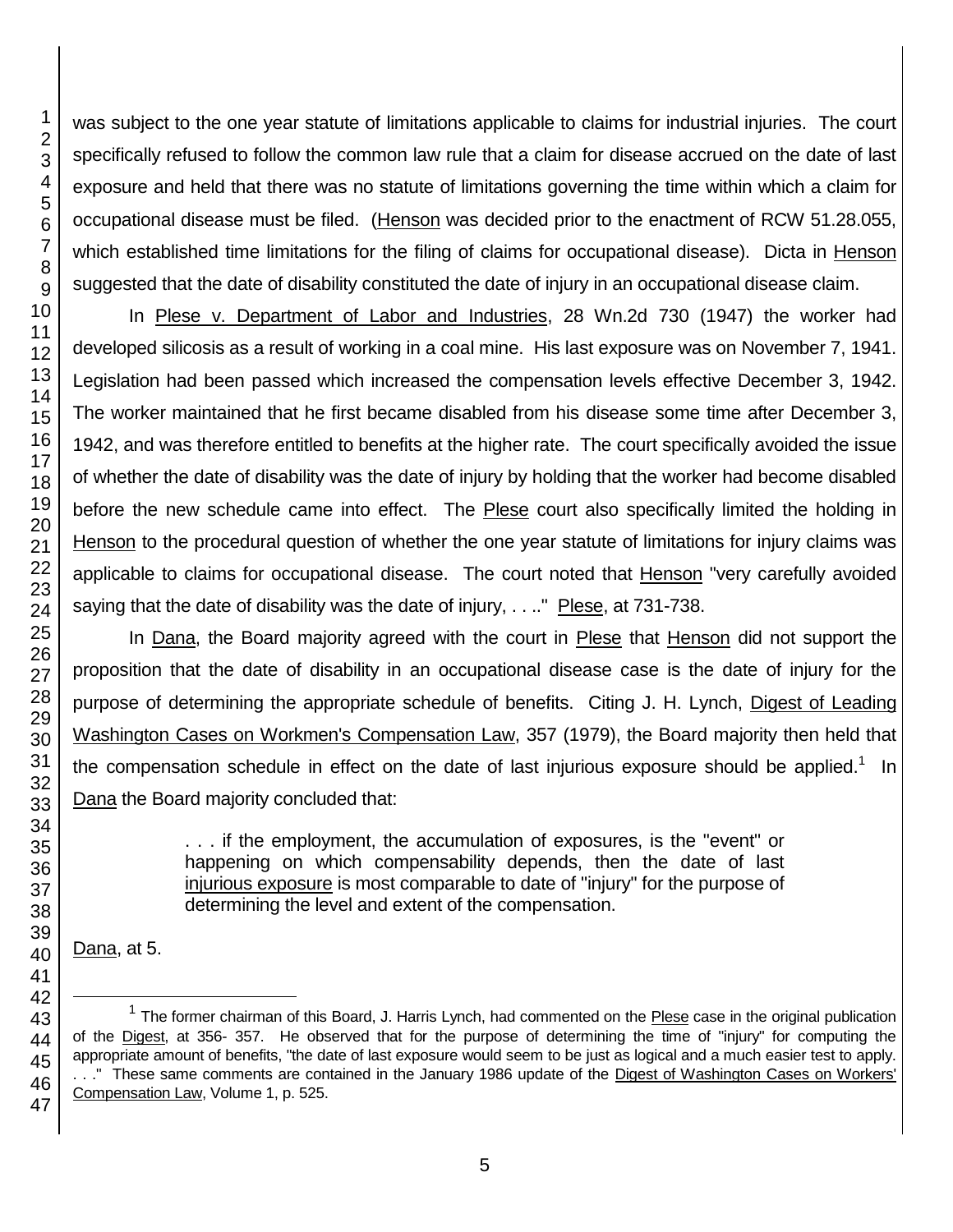The Board again addressed the schedule of benefits issue in occupational disease claims in In re James M. Cooper, Dckt. No. 63,307 (January 9, 1984). In Cooper the Board was presented with the issue of whether a worker's permanent partial disability award for hearing loss should be paid according to a schedule of awards which had been increased between the date of last exposure (1978) and the date the worker had been administered an audiogram and been diagnosed as suffering from noise-induced hearing loss (1981). Adhering to the decision in Dana, the Board majority concluded "that the monetary level of compensation in effect at the `date of last injurious exposure' should be applied as the "date of injury", and not the "date of manifestation". Cooper, at 5.

The Board continued to adhere to the last injurious exposure rule as pronounced in Dana and Cooper until 1986. In that year, the Board decided the case of In re Robert A. Wilcox, BIIA Dec., 69,594 (1986). In Wilcox the Board majority noted that both Dana and Cooper had been reversed in superior court in favor of a date of manifestation rule and that neither superior court decision had been appealed. Relying on the reasoning in Todd Shipyards Corporation, et al v. Gerald L. Black, et al, 717 F.2d 1280 (9th Cir. 1983), the Board majority agreed that the goal of equal treatment for injured and occupationally diseased workers was best met by applying a date of manifestation rule under which benefits were paid according to the schedule in effect when the disease became disabling. Persuaded by the "realistic approach" expressed by Todd Shipyards, the Board majority determined that the worker's disabling condition, pulmonary asbestosis resulting in squamous cell carcinoma of the left lung, became manifest on the date the claimant was treated surgically by removal of the lung.

This issue was most recently addressed by this Board, as currently composed, in the case of In re Otto Weil, Dec'd., BIIA Dec., 86 2814 (1987). There the Board majority again held that the date of manifestation is the appropriate date for determining the schedule of benefits to be applied in an occupational disease claim. For, as the majority noted in Weil, "a disease is no disease until it manifests itself." Grain Handling Company v. Sweeney, 102 F.2d 464, 466 (2d Cir.), cert. denied, 308 U.S. 570 (1939).

We do not believe that the 1988 legislative changes to RCW 51.32.180 reflect a legislative intent to preclude the application of the date of manifestation rule, as articulated in Wilcox and Weil, to claims filed prior to July 1, 1988. The Wilcox decision was identified as a significant decision of the Board in our original publication of Significant Decisions, which became available in June, 1987. We assume that the Legislature, which had directed us to publish our significant decisions, (See RCW 51.52.160), was fully aware that the Board had abandoned the date of last injurious exposure rule in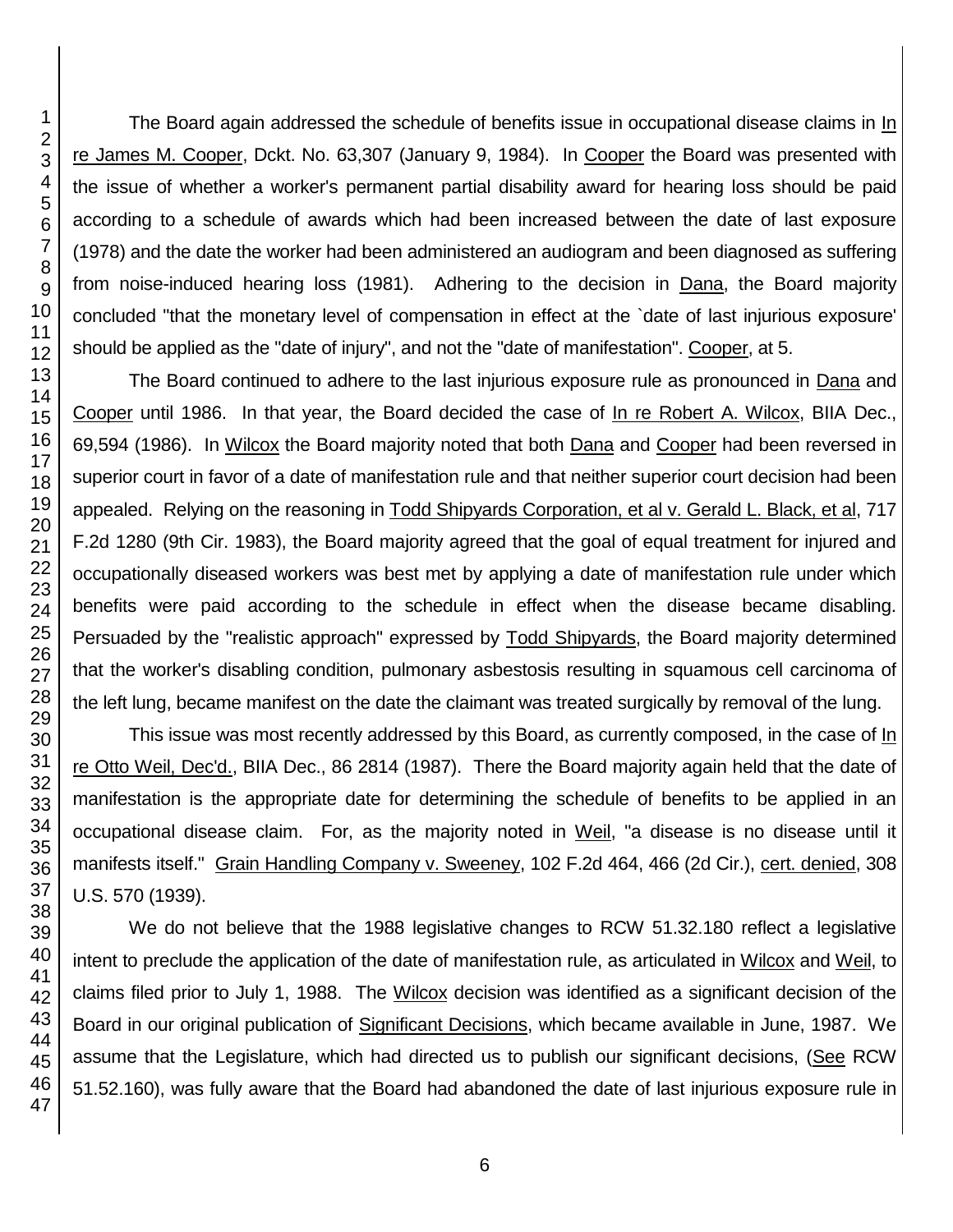favor of a date of manifestation rule. We agree with our Industrial Appeals Judge that the 1988 amendments evidence legislative agreement with the Board's determination of the issues presented in the Wilcox case.

Pursuant to the 1988 legislative amendment, the Department promulgated a new regulation, WAC 296-14-350. The Department's WAC goes beyond the legislation by stating:

> (2) The compensation schedules and wage base for claims filed prior to July 1, 1988, shall be determined according to the schedule in effect and the wage paid, if wage based schedules apply, at the time of the last injurious exposure to the substance or hazard giving rise to the claim for compensation.

The Legislature itself in no way indicated that, for claims filed prior to July 1, 1988, a different rule should apply. Since the Legislature did not explicitly overrule the Board majority's interpretation of the statute as it read prior to 1988, we must assume that the legislature acquiesced in such statutory construction. Thus, we conclude that the 1988 Legislature merely clarified what it meant by the date of manifestation by defining it as "the date the disease requires medical treatment or becomes totally or partially disabling, whichever occurs first. . . ." The 1988 amendments do not specifically preclude application of the date of manifestation rule, as enunciated in the prior Decisions and Orders of Wilcox and Weil, to claims filed prior to July 1, 1988.

In so concluding, we are mindful of the legislative mandate that "[t]his title shall be liberally construed for the purpose of reducing to a minimum the suffering and economic loss arising from injuries and/or death occurring in the course of employment." RCW 51.12.010. Without an explicit statement from the Legislature that the date of manifestation rule does not apply to claims filed prior to July 1, 1988, we cannot make such an inference from the 1988 amendments.

We agree with our Industrial Appeals Judge on the sub-issue of when Mr. Alseth's disability became manifest, but we do not entirely agree with his rationale. He reasoned that the existence of a functional impairment was irrelevant unless it forced a claimant to seek treatment or affected his wage earning capacity. He therefore concluded that Mr. Alseth's functional hearing impairment did not become a "disability" until he first sought treatment for the condition in 1984. We believe our Industrial Appeals Judge's conclusion is premised on a misunderstanding of the nature of permanent partial disability.

Permanent total disability and temporary total disability, by definition, connote a loss of wage earning capacity. Permanent partial disability, on the other hand, is a completely separate concept.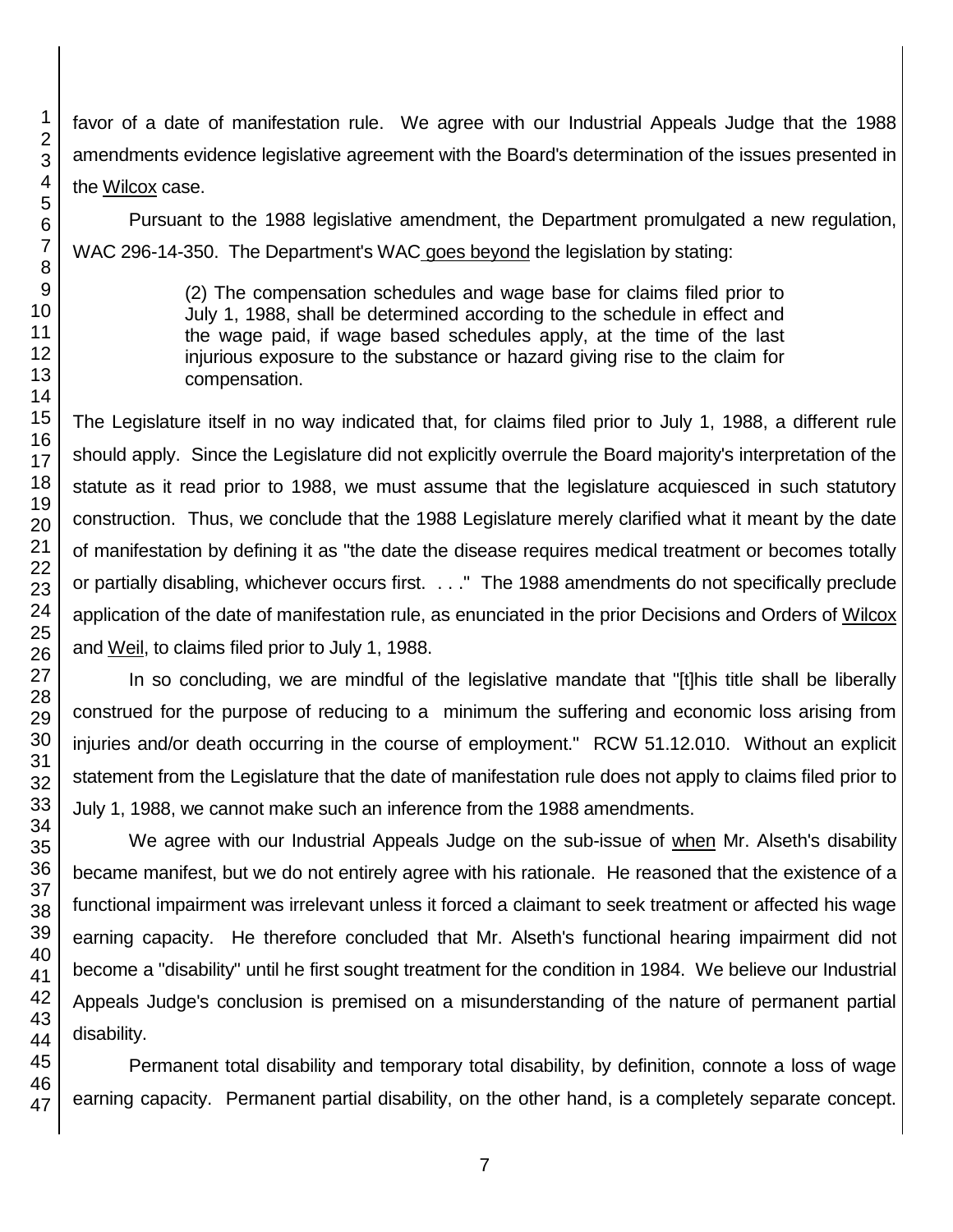While loss of earning power has been taken into account by the Legislature in creating the schedules for permanent partial disability awards, such awards are predicated on loss of bodily function and not on loss of earning power. Fochtman v. Department of Labor and Industries, 7 Wn. App. 286, 293-294 (1972); Page v. Department of Labor and Industries, 52 Wn.2d 706 (1958). Inability to work is not, in itself, evidence of loss of bodily function. Ellis v. Department of Labor and Industries, 88 Wn.2d 844, 853 (1977). Likewise, a worker may suffer from a functional loss and not sustain any loss of earning power. It does not appear that Mr. Alseth's hearing loss has ever precluded him from engaging in employment, yet his loss is certainly a "disability" compensable under our Act. Further, the compensability of his disability does not depend on it being amenable to treatment.

Although we reach the same result as our Industrial Appeals Judge, we analyze the question of when Mr. Alseth's occupational disease or disability became manifest somewhat differently. The word "manifest" is defined in the Compact Edition of the Oxford English Dictionary 1715 (1971) as: "1. Clearly revealed to the eye, mind or judgment; open to view or comprehension; obvious." It is defined in Webster's Third New International Dictionary 1375 (1986) as: "1a: Cpable of being readily and instantly perceived by the senses and esp. by the sight: not hidden or concealed: open to view . . . b: Capable of being easily understood or recognized at once by the mind: not obscure: OBVIOUS."

Implied in these definitions is the requirement that the disease or disability must be apparent to someone; some person must know that the disease or disability exists. The question which confronts us is whether knowledge on the part of the person administering the audiometric test in October 1971 suffices. Or, does manifestation require some knowledge on the part of the worker? And if so, what does the worker have to know before one can say that his disease or disability has manifested itself?

We conclude that a disease or disability is not manifest unless it is evident, in some fashion, to the worker. However, this knowledge need not necessarily be tied to notice that the hearing loss is occupationally induced. Our interpretation in this regard is in accord with our prior decision in Wilcox. There the worker was notified by a physician of the occupational nature of his condition in March or April of 1978. However, his lung had been surgically removed previously on November 20, 1975. The Board majority held that Mr. Wilcox's disease or disability manifested itself on November 20, 1975, when his lung was removed.

The question of whether Mr. Alseth knew he had a permanent hearing impairment in October 1971 is simply not addressed in this sparse record. We will not assume that if an audiogram reveals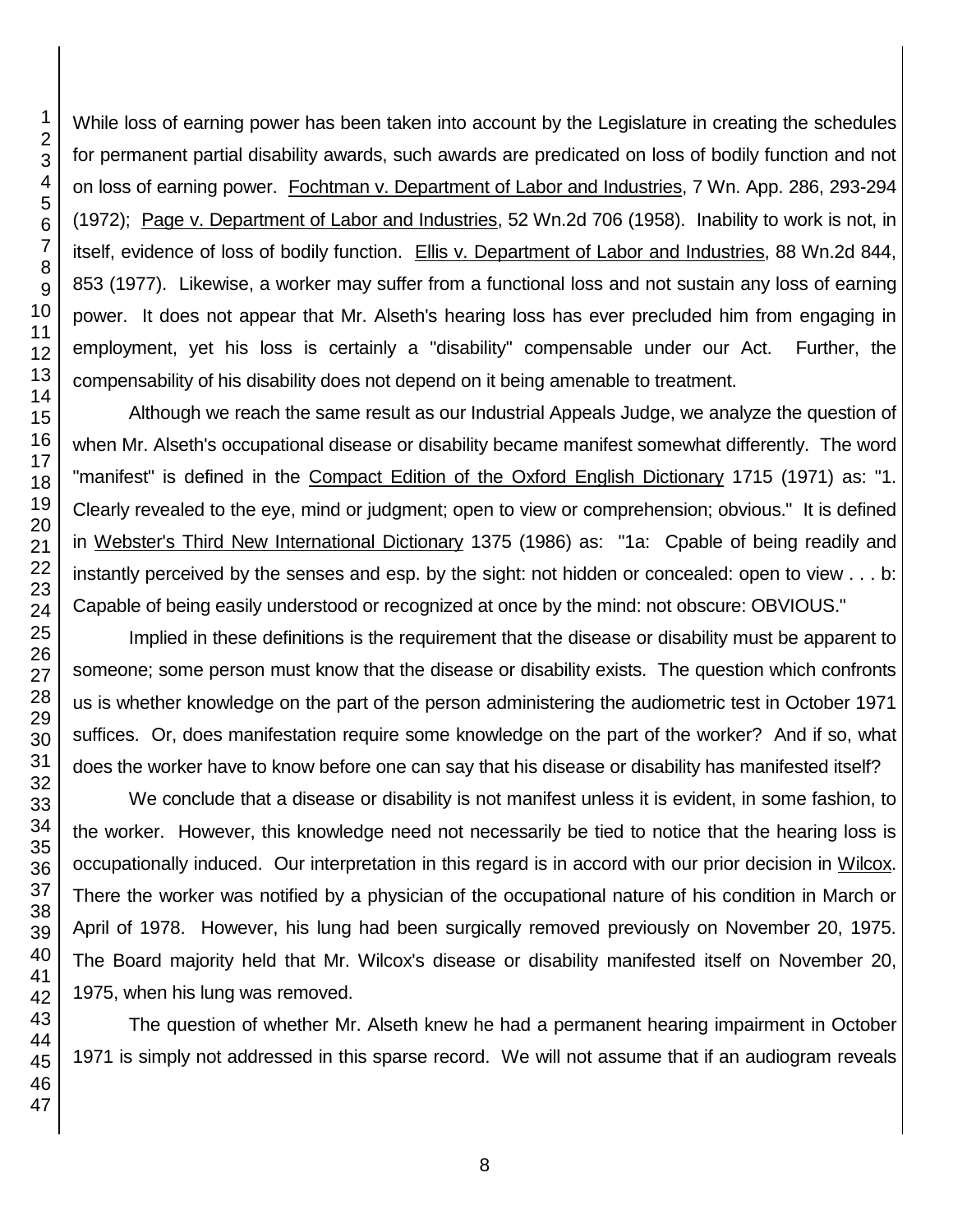hearing impairment, the worker knows that he has a hearing impairment. We will not impute such knowledge to Mr. Alseth, for several reasons.

Dr. Voorhees testified that noise-induced hearing loss occurs at the 3000 and 4000 frequencies and sometimes at 6000. He later elaborated that, with noise-induced hearing loss, "the low and midfrequencies are usually within the normal range of hearing depending upon the duration of noise exposure and the intensity and the greatest losses occur in the area of 2000 to 6000 cycles per second. . . ." Tr 6/17/88 at 10-11. There is no testimony in this record as to whether hearing loss at the higher frequencies is within the conversational range, which would presumably be more noticeable to a worker.

In addition, Dr. Voorhees noted that noise-induced hearing loss can also be temporary in nature.

> [D]uring the time of exposure a temporary loss may often occur and an individual employee can go through this what is called a temporary threshold shift exposure after exposure with recovery between until somewhere down the line the inner ear no longer recovers and then hearing loss is permanent.

## Tr 6/17/88 at 13.

Although in hindsight it is apparent that Mr. Alseth's hearing loss was permanent in October 1971, there is nothing in this record to suggest that he was aware he had sustained a permanent hearing loss as of that date. If he was aware that he had sustained any hearing loss at all, he may well have viewed the impairment as temporary, and hence non-compensable, in nature.

Furthermore, while not strictly applicable here, the 1988 legislation offers some guidance. It speaks of manifestation in terms of the date the condition "requires treatment or becomes totally or partially disabling." There is no evidence that Mr. Alseth's hearing loss has ever been totally disabling or productive of any loss of earning power. Mr. Alseth first sought medical treatment in October 1984. The question of when his hearing loss became permanently partially disabling is more difficult.

We are hampered by the limited nature of the record before us on this issue. Without having the 1971 and 1984 audiograms before us, we cannot say that Mr. Alseth would have received a permanent partial disability award if he had filed his claim in 1971. The Department currently rates permanent partial disability for hearing loss by considering the frequencies of 500 Hz, 1000 Hz, 2000 Hz, and 3000 Hz. Workers' Compensation Manual, at B-31. However, in the 1970's and early 1980's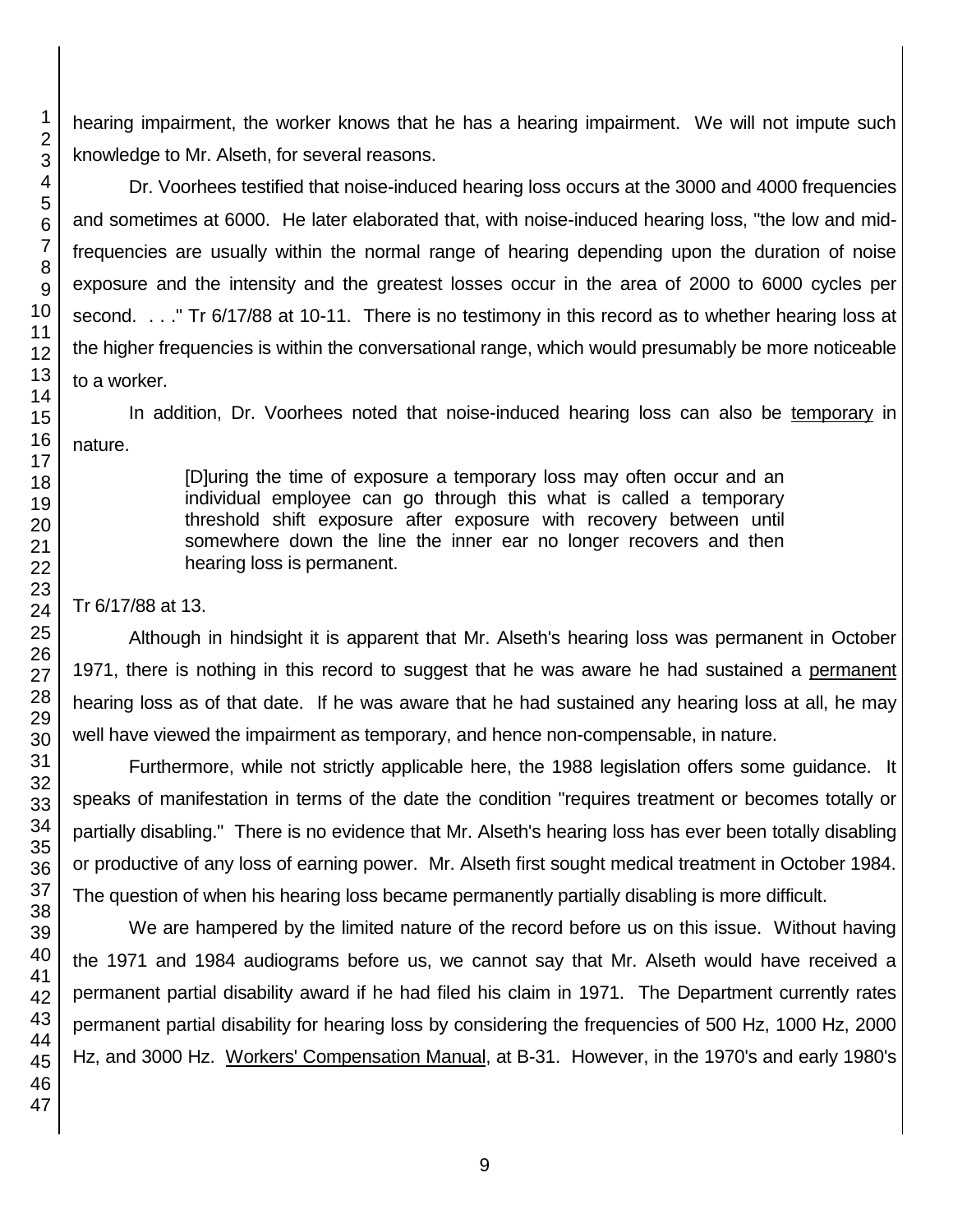it was the Department's policy to exclude the 3000 level from the computation. In re Matt L. Minerich, Dckt. No. 48,253 (May 12, 1978); In re Earl Cameron, Dckt. No. 48,766 (March 7, 1978).

In addition, WAC 296-62-09011 as it read as of 1980 provided, in part: "The medical profession has defined hearing impairment as an average hearing threshold level in excess of 25 decibels (ANSI S3.6- 1969) at 500, 1000, and 2000 Hz, . . .." By 1981-1982, that WAC had been amended to read: "The medical profession has defined hearing impairment as an average hearing threshold level in excess of 25 decibels (ANSI S3.6-1969 (R1973)) at 500, 1000, 2000, and 3000 Hz, . . .." (Emphasis added)

In light of these shifting standards for evaluation of hearing loss permanent partial disability, the record does not establish whether Mr. Alseth in fact had a compensable permanent partial disability back in October 1971. Certainly there is nothing in the record to suggest that a physician had rated his permanent partial disability at that time.

Given all these circumstances, we will not permit the Department to effectively "back date" Mr. Alseth's permanent partial disability award 13 years. The mere existence of audiometric evidence of hearing loss, without some showing of concurrent knowledge on the worker's part, is not enough to establish manifestation of disease or disability.

The best indicator of when Mr. Alseth knew he had a hearing problem, coupled with medical evidence of the existence of a disability, is the date on which Mr. Alseth first sought treatment. Since that date was October 1984, the schedule of benefits in effect at that time applies to his permanent partial disability award.

After consideration of the Proposed Decision and Order, the Department's Petition for Review filed thereto, and a careful review of the entire record before us, we are persuaded that the order of the Department of Labor and Industries dated May 28, 1987 is incorrect insofar as it pays claimant's permanent partial disability award under the October 1971 schedule as opposed to the October 1984 schedule. We hereby enter the following Findings of Fact and Conclusions of Law.

## **FINDINGS OF FACT**

1. On October 9, 1984, the claimant, Kenneth R. Alseth, filed an accident report with the Department of Labor and Industries alleging the occurrence of occupational hearing loss while in the course of his employment with the Weyerhaeuser Company. This claim was assigned No. S-784315.

On February 3, 1986, the Department issued an order closing the claim with a permanent partial disability award equal to 19.68% complete loss of hearing in both ears. On February 19, 1986, the employer filed a protest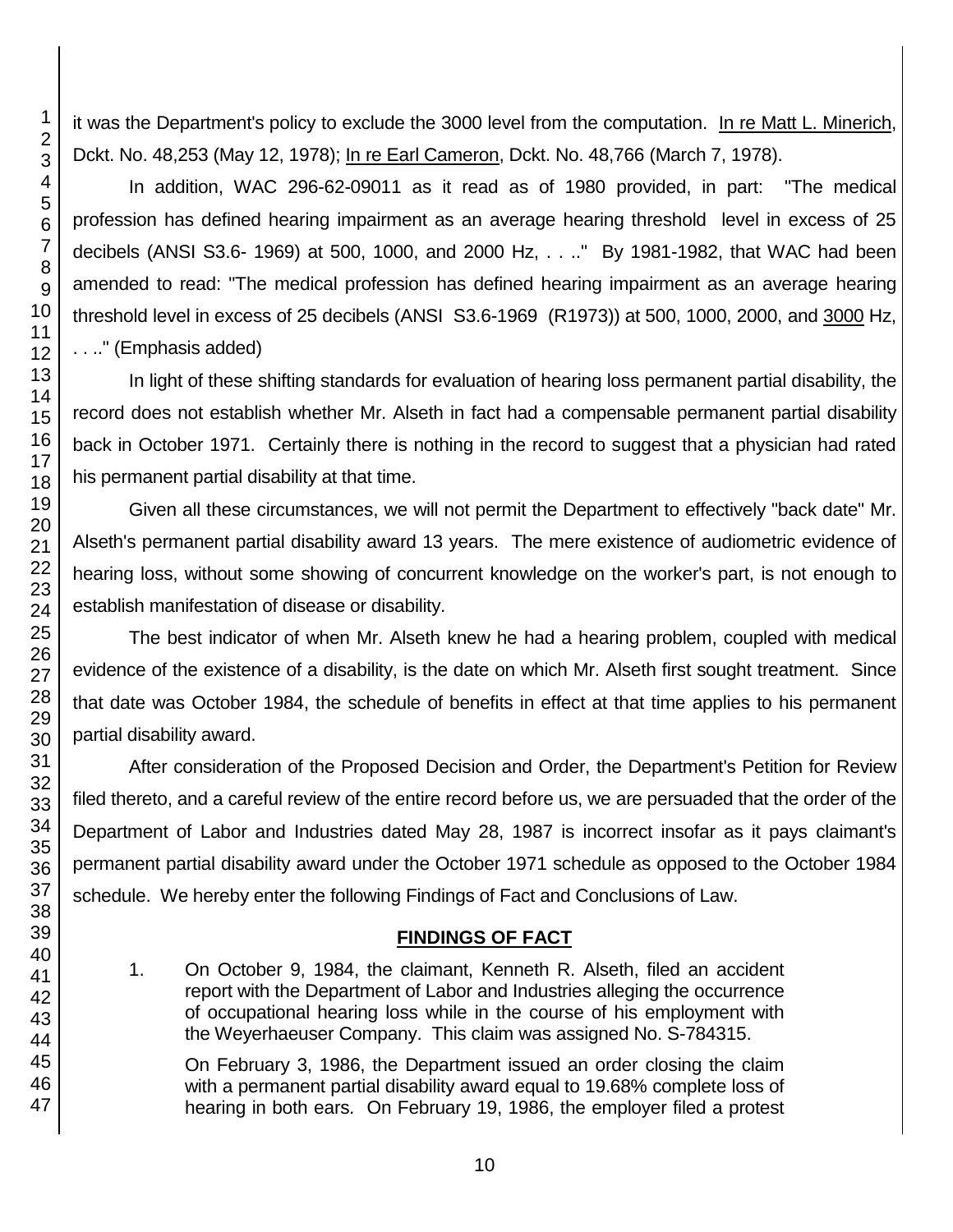and request for reconsideration with the Department. On April 10, 1987, the Department issued an order correcting and superseding the February 3, 1986 order with the claim (S-784315) to be closed with a permanent partial disability award equal to 34.68% complete loss of hearing in both ears.

On April 17, 1987, the Department issued an order placing the April 10, 1987 order in abeyance. On April 27, 1987, the Department issued an order closing the claim (K-511035) with a permanent partial disability award equal to 21.88% complete loss of hearing in both ears and paying the claimant a total award for permanent partial disability in the amount of \$3,150.72.

On May 28, 1987, the Department issued an order modifying the April 27, 1987 order, determining that Claim S-784315 is the responsibility of the state fund, noting that that claim had been assigned a new claim number, K-511035, and closing that claim with a permanent partial disability award equal to 21.88% complete loss of hearing in both ears as awarded under the April 27, 1987 Department order.

On June 17, 1987, the claimant mailed a protest and request for reconsideration to the Department of Labor and Industries which received it in the normal course of the mails. On August 17, 1987, the claimant filed a notice of appeal with the Board of Industrial Insurance Appeals. On September 15, 1987, this Board issued an order granting the claimant's appeal subject to proof of timeliness, assigning it Docket No. 87 2937 and directing that further proceedings be held.

- 2. The claimant, Kenneth R. Alseth, has worked for Weyerhaeuser Company as a puller for 23 years. During that time he was exposed to a high level of noise. In October 1984 Mr. Alseth was examined by Dr. Lynch and was told that he suffered a permanent hearing loss due to noise exposure at work. At that time he filed a claim with Weyerhaeuser and the Department.
- 3. Weyerhaeuser Company became a self-insurer employer on January 1, 1972.
- 4. Mr. Alseth underwent an audiometric evaluation on October 14, 1971 and on September 15, 1985.
- 5. The claimant's work as a puller at Weyerhaeuser through 1971 resulted in injurious exposure to noise which caused a 21.88% permanent binaural hearing loss. The entirety of this loss existed on October 14, 1971. Subsequent occupational exposure to noise was not injurious or further disabling.
- 6. Claimant first sought treatment for his hearing loss in 1984. He was first informed of the occupational nature of his hearing loss by Dr. Lynch at that time.